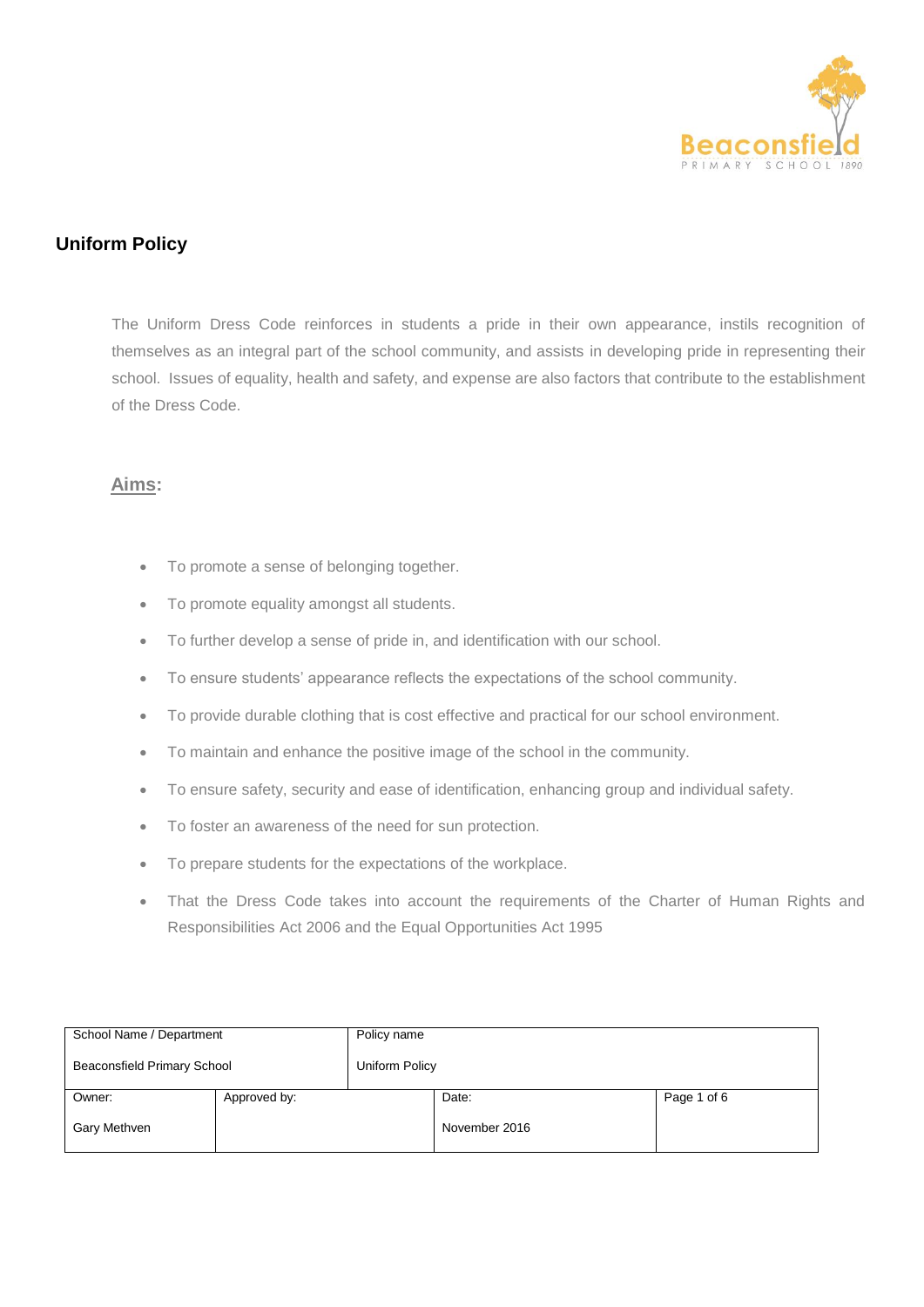

### **Implementation:**

- After consultation with the school community and the Student Representative Council, School Council has developed a Dress Code that we believe provides choice for the students, allows for students to safely engage in the many varied school activities, and caters for the financial constraints of families.
- The wearing of School Uniform is mandatory.
- The Dress Code applies during school hours, while travelling to and from school, when students are on school excursions and when students are engaged in school activities out of school hours unless approved by the Principal.
- The School Council acknowledges that some families may experience financial difficulties. In such cases arrangements may be made to supply uniforms via State Schools Relief, alternatively the school may be able to supply second hand uniforms.
- The School Council acknowledges that some students may wish to observe particular religious and cultural requirements whilst also complying with the school Dress Code. The school will discuss the request with the student and parents to ascertain the cultural significance and how they might be accommodated within the school Dress Code. Stud earrings and sleepers worn in the ears, plus watches are the only acceptable jewellery.
- Staff will be informed of children who wear Medi alert bracelets and necklaces.
- Extreme hair colours (eg: green, pink or purple rinses) and/or extreme hairstyles (eg: mohawks) are not permitted.
- Other than clear nail polish, cosmetics and temporary tattoos may not be worn at school.
- The only hats acceptable are Sunsmart hats consistent with our Sunsmart policy. They must be worn outside from September to May or when the UV rating is higher than 4. Hats are not to be worn inside. We welcome headwear worn for religious reasons, and hats will be worn with this headwear consistent with our Sunsmart policy.

| School Name / Department    |              | Policy name    |               |             |
|-----------------------------|--------------|----------------|---------------|-------------|
| Beaconsfield Primary School |              | Uniform Policy |               |             |
| Owner:                      | Approved by: |                | Date:         | Page 2 of 6 |
| Gary Methven                |              |                | November 2016 |             |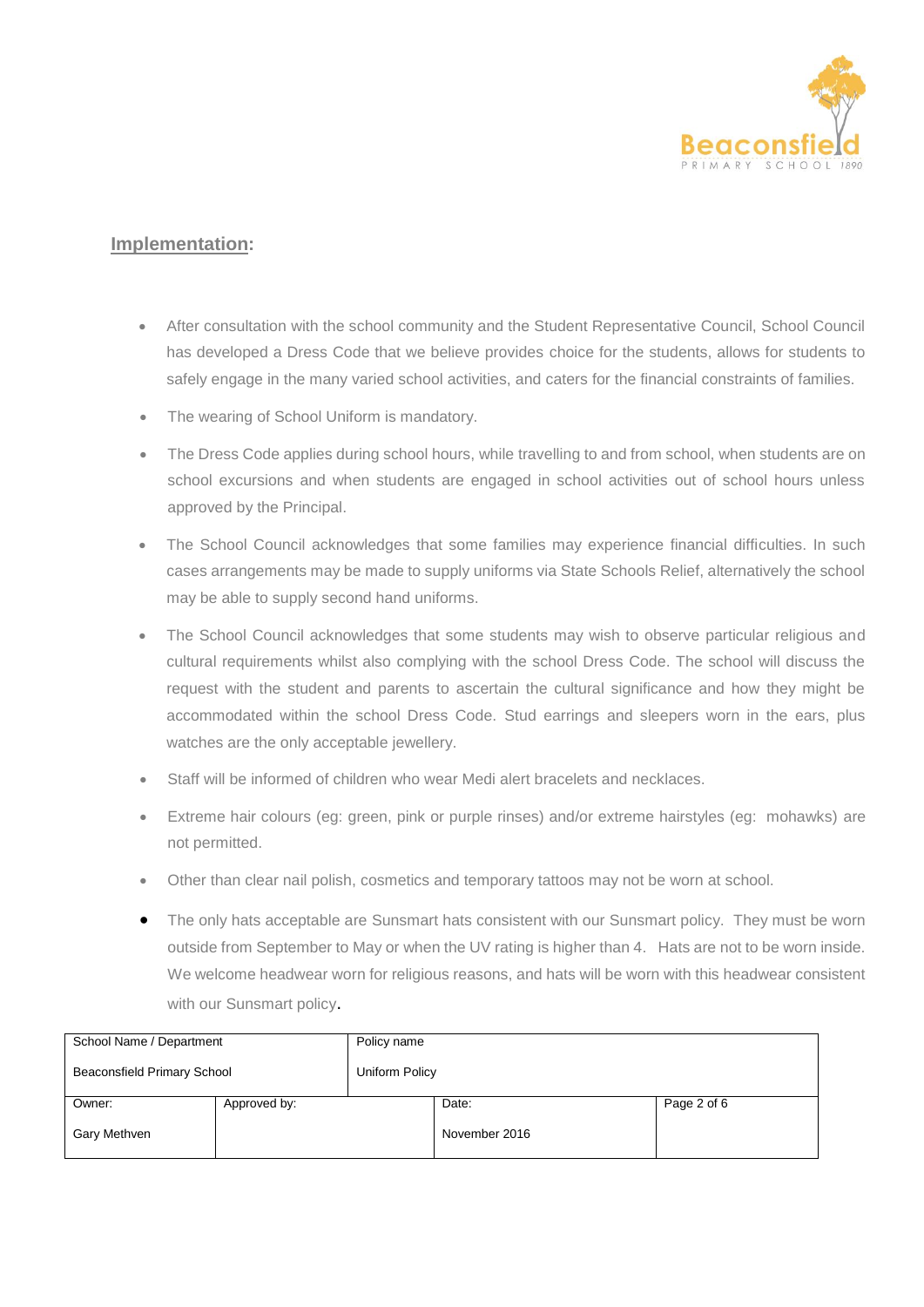

- Beanies may be worn when outside during terms 2 & 3.
- The student Dress Code, including details of uniform items and places of purchase, will be published in the newsletter at the start of each year.
- School Council requires that the Principal be responsible for implementation of the Dress Code in a manner consistent with the Student Code of Conduct.
- Parents seeking exemptions to the Dress Code due to religious beliefs, ethnic or cultural background, student disability, health conditions or economic hardship must apply in writing to the School Council or the Principal.
- Spare, clean uniforms may be available for borrowing from the office.
- Children will be permitted to wear scarves to and from school. For safety reasons children will be required to remove them once they are at school.
- Non-uniform coats and jackets may be worn.

### **Uniform Description**

- Compulsory colours are yellow, grey and black.
- All tops must cover shoulders.
- All footwear worn shall be fully enclosed, covering the toes and heels. It will be appropriate for school activities. Children will be encouraged to wear runners for Physical Education and Sporting activities. No thongs, sling back shoes or strappy sandals.
- All items of clothing should be clearly labelled with the owner's name.
- Children with long hair will be encouraged to tie it back.

| School Name / Department    |              | Policy name    |               |             |  |
|-----------------------------|--------------|----------------|---------------|-------------|--|
| Beaconsfield Primary School |              | Uniform Policy |               |             |  |
| Owner:                      | Approved by: |                | Date:         | Page 3 of 6 |  |
| Gary Methven                |              |                | November 2016 |             |  |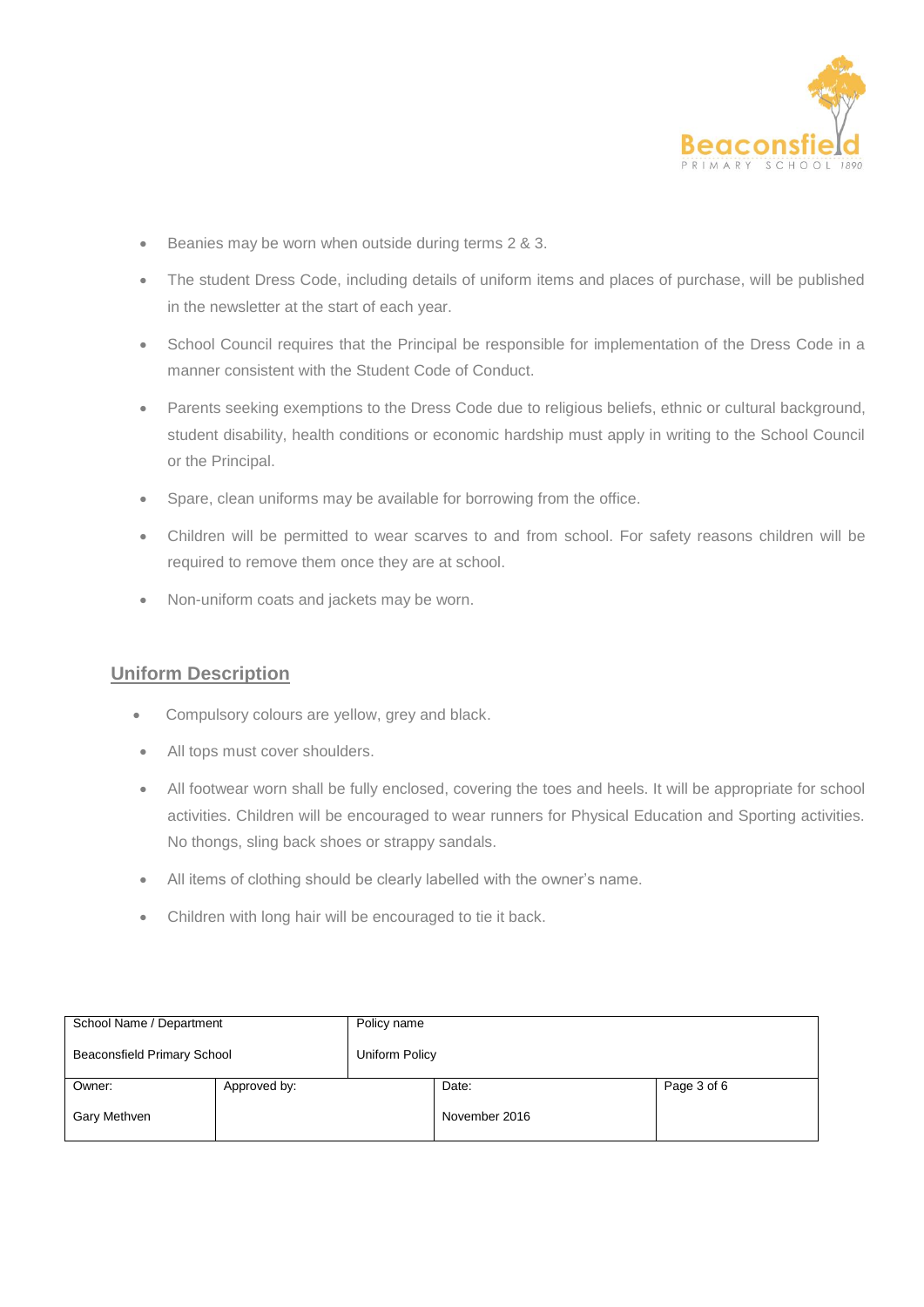

# **Boys/Girls Uniform:**

- Black windcheater Two styles are available from the uniform supplier with the school logo, otherwise plain black windcheater (no motifs).
- Black bomber jacket.
- **Black hat (brimmed or legionnaire style).**
- During second and third term beanies are acceptable in school colours.
- Yellow polo shirt (long or short sleeved).
- Black or yellow skivvy.
- Black tracksuit pants. (No denim)
- Black gabardine pants.
- Black shorts.
- Black/ yellow/ white socks preferred.

## **Girls Uniform**

- School uniform dress.
- School tartan pinafore.
- Black skirts.
- Black/grey/yellow hair ties/ribbons preferred.
- **Black leggings under school uniform only.**
- Black tights.

| School Name / Department           |              | Policy name    |               |             |  |
|------------------------------------|--------------|----------------|---------------|-------------|--|
| <b>Beaconsfield Primary School</b> |              | Uniform Policy |               |             |  |
| Owner:                             | Approved by: |                | Date:         | Page 4 of 6 |  |
| Gary Methven                       |              |                | November 2016 |             |  |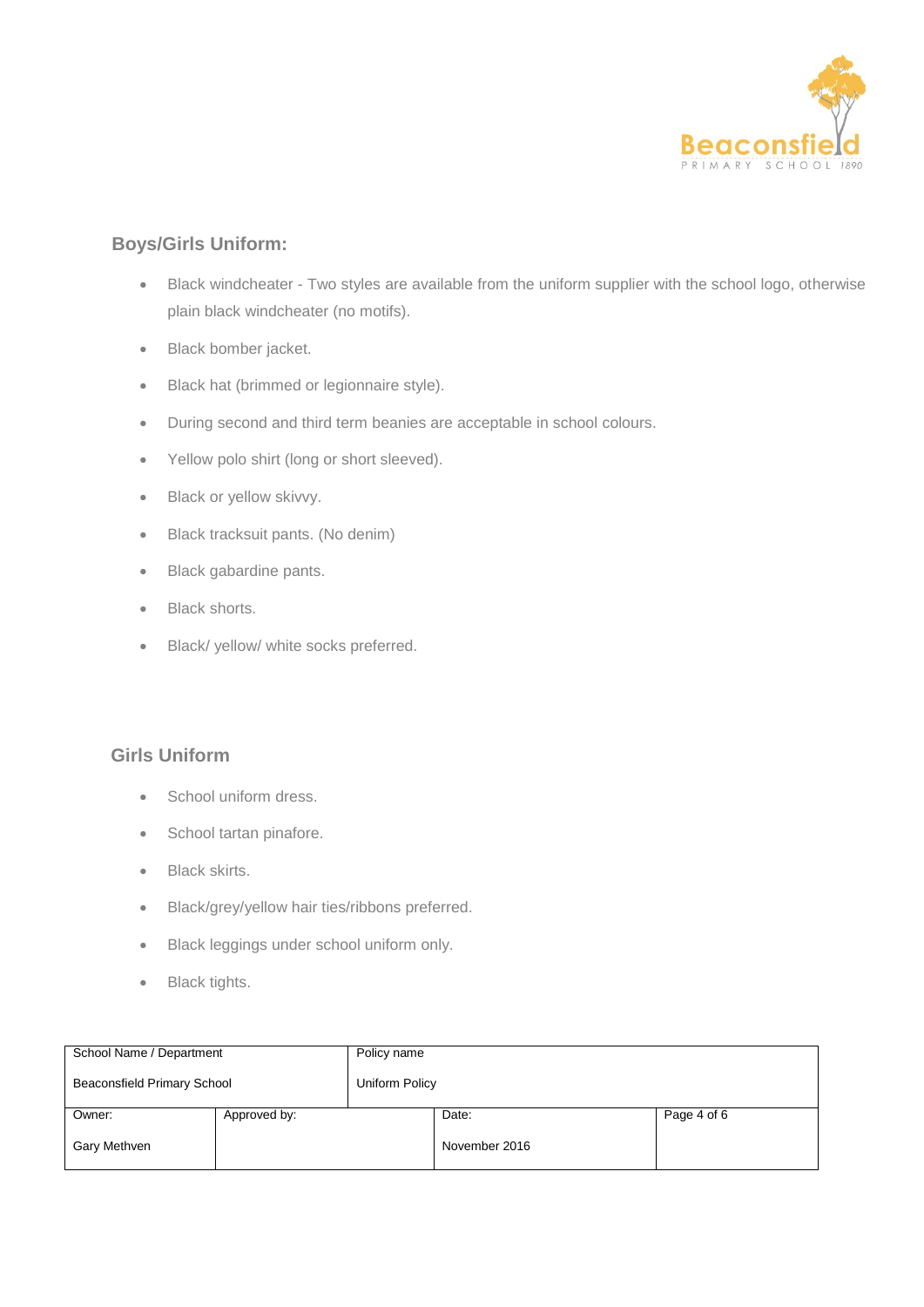

## **Hats:**

As per Sunsmart Policy, children must wear a broad brimmed or legionnaire hat when outside from September to May or when the UV rating is higher than 4. Children without hats will remain in the gazebo during break times. During terms 2 & 3 children may wear beanies when outside.

### **Bags:**

Parents will be encouraged to consider selecting school bags that minimise the risk of back injury to students. School bags with the school logo are available from supplier.

### **Shoes:**

Our children are encouraged to run, climb, play and be active. Parents will be encouraged through newsletters, information nights and the prep packs, to consider selecting good quality shoes that provide support for growing feet. The preferred shoe colours are predominately black, grey and white as they look good with our uniform.

#### **Purchasing:**

The Beaconsfield P.S. uniforms can be purchased with school logo at Noone Imagewear Uniform Shop at Shop 4, 48 – 62 Old Princes Hwy, Beaconsfield. Price lists are available from the office or on the school's website. Parents may also purchase school clothing items from other suppliers; these do not have to have logos but need to comply with the Dress Code.

### **Senior Student Dress:**

Each year the grade 6 students design a logo for their Grade 6 uniform items. It is not compulsory for children to purchase these uniform items. These uniform items will be worn with pants/dresses/shorts as per normal school uniform.

| School Name / Department           |              | Policy name    |               |             |  |
|------------------------------------|--------------|----------------|---------------|-------------|--|
| <b>Beaconsfield Primary School</b> |              | Uniform Policy |               |             |  |
| Owner:                             | Approved by: |                | Date:         | Page 5 of 6 |  |
| Gary Methven                       |              |                | November 2016 |             |  |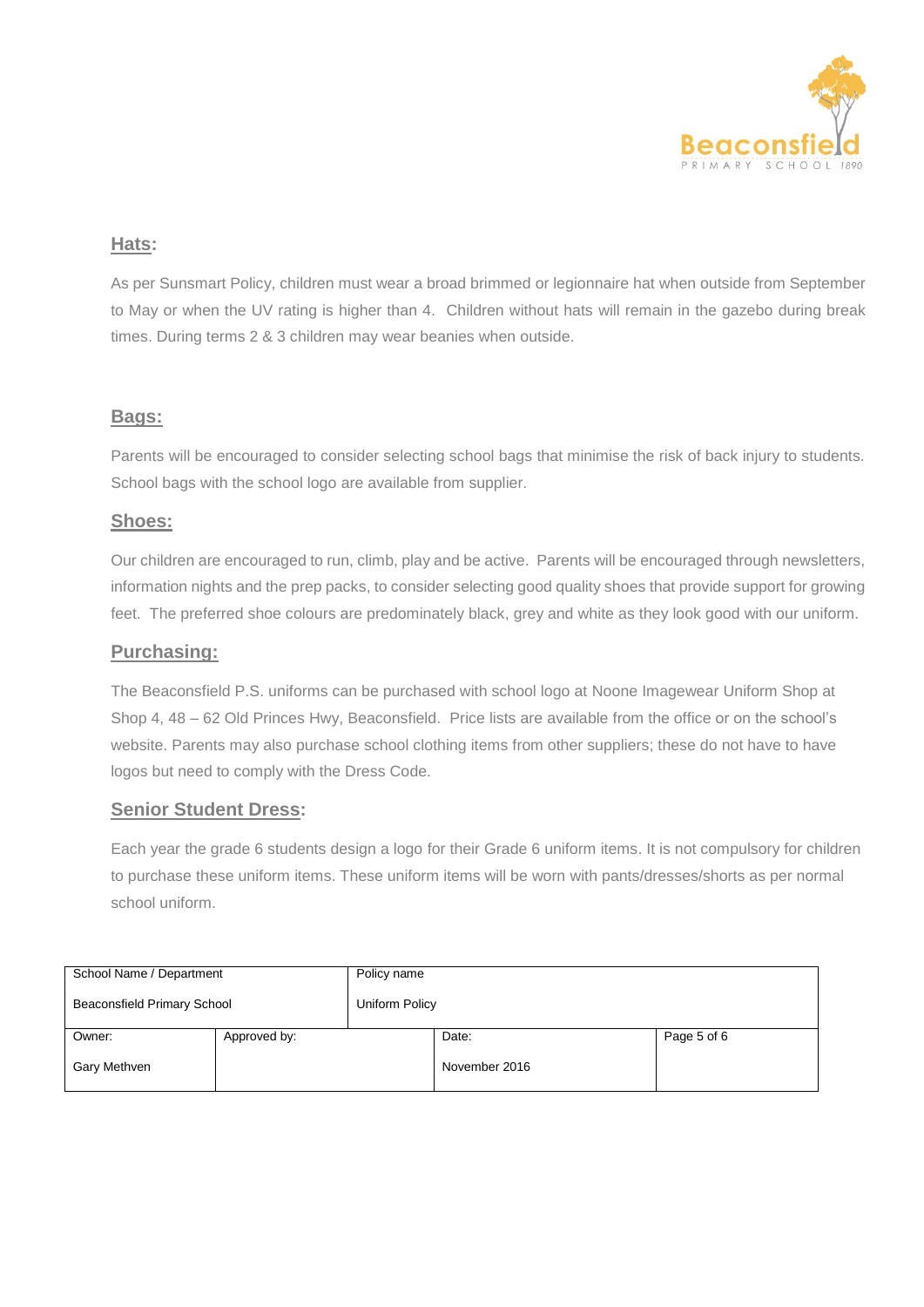

# **Enforcement:**

If a child is consistently not following the Dress Code, a Uniform Breach notice will be sent home seeking support or an explanation from the parents. A copy of the notice can be found on Sentral. Parents are expected to write a note of explanation to the Principal/classroom teacher when their child is out of uniform. Children will not be allowed to leave the school grounds in the name of Beaconsfield Primary School unless in uniform or otherwise agreed.

**Shirts, windcheaters and jackets do not need to have the logo printed on them.**

### **Exemption:**

Parents are able to seek an exemption in writing in accordance with the DEECD Student Dress Code Guidelines to the Principal. The Principal will respond in writing. Parents may appeal to the School Council if they still have concerns. Excursion exemptions may be granted after consultation with the teacher in charge and the Principal. The School Council or the Principal may grant alternate clothes days.

#### **Communication of the Dress Code:**

Information about the Dress Code, including any changes will be widely communicated through Transition and Induction information packs, on the school website and in the newsletter as well as at school assembly.

#### **Reference:**

Department of Education and Early Childhood Development – Victoria website

Human Rights and Responsibilities Act 2006

Equal Opportunities Act 1995

This policy should be read in conjunction with the Student Wellbeing Policy and The Student Engagement Policy.

| School Name / Department    |              | Policy name    |               |             |  |
|-----------------------------|--------------|----------------|---------------|-------------|--|
| Beaconsfield Primary School |              | Uniform Policy |               |             |  |
| Owner:                      | Approved by: |                | Date:         | Page 6 of 6 |  |
| Gary Methven                |              |                | November 2016 |             |  |